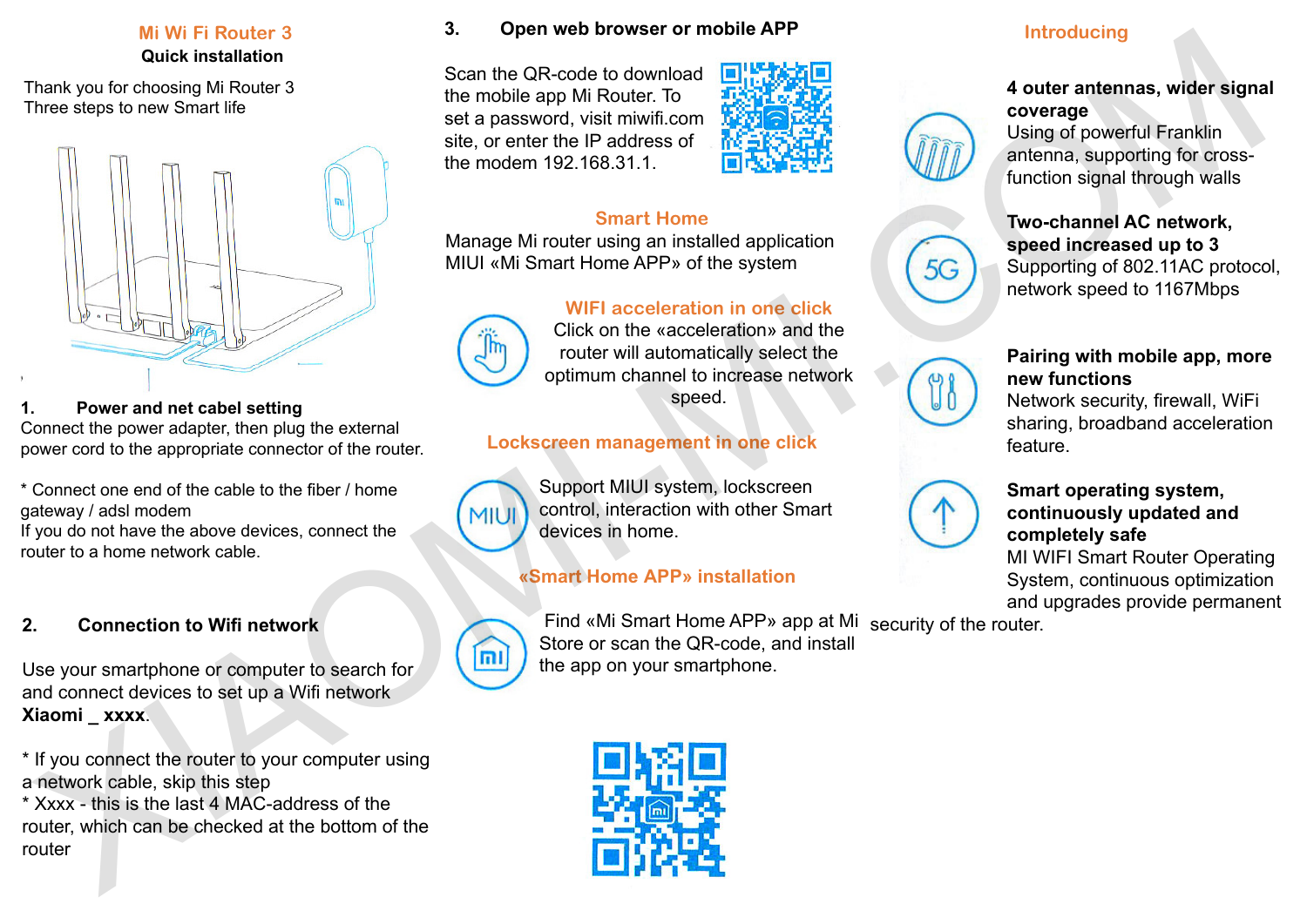#### **Connectors and buttons**

**power connector** for connecting the AC adapter to the router. (Note: we recommend to use only original Xiaomi adapters).

**Reset for a factory settings restoring.** 

**Inter WAN port** for connecting the router to external network (To fiber / home gateway / adsl modem).

router.

**LAN port** for connecting devices to the

(Connect the router to a power supply and wait until the blue indicator lights. Press and hold the reset button for 5 seconds until the indicator light changes color to yellow. Reset is successfully completed when the indicator will turn blue again.)

### **Indicator**

Indicator color:

OFF: in off position or in the absence of power; Yellow: Update (LED flickering), the launch of the system (steady light);

Blue: during normal operation (steady light); Red: Safe mode (display flicker), system failure (steady light);

\* If the router light up the red light, check the FAQ (Frequently Asked Questions).

#### **Warranty**

#### **Warranty conditions**

In case of any problems with the operation of the device is not caused by the human factor, you can obtain warranty service:

### **<7 days**

Within 7 days of purchase, in case of problems with operation of the device, Xiaomi service center determines the cause of a problem. After the presentation of the receipt, you can choose a free replacement product, return or repair.

#### **<15 days**

Within 15 days of purchase, in case of problems with operation of the device, Xiaomi service center determines the cause of a problem. After presentation of the receipt, you are eligible for a free replacement product of the same model.

### **<1 year**

Within 1 year from date of purchase, in case of problems with operation of the device, Xiaomi service center determines the cause of a problem. After presentation of the receipt, you are eligible for a free repair of the goods. Connection and bullons<br>
Connection and bullon the state of the state of the state of the state of the state of the state of the state of the state of the state of the state of the state of the state of the state of the sta

### **Terms that are not included in the warranty service**

The list of circumstances (including, but not limited to), in which the compensation is not possible:

- No warranty card, receipt or the warranty has expired;
- Damage caused by force majeure: lightning, fire or flood, etc .;

- Damage caused by improper use of the device, its maintenance or storage;

- Damage resulting from repair device by unauthorized service centers;

- Inconsistency of this model, the device code with the data in the warranty card;

- Discoloration or deterioration of the device due to its use.

## **About the device**

**Name**: Mi Router 3 **Model**: MIR3 **Manufacturer**: «Mi Technology, Beijing LLC» **Address**: Beijing Economic and Technological Development Zone, Haiwu str., 58

### **FAQ**

**Why, after a successful connection of outer network cable and the completion of all the settings to the network access, error occurs?**

Make sure you have correctly connected the network cable, and verify your username and password; We recommend a visit to any web page via the mobile app or web browser by using the smart error detection, locate and solve a problem. It may take a few minutes.

### **Error 678: ISP server does not allow re-entry into the system with the same account.**

Remedy: once remove, and then reinsert the cable of outer network, reset the fiber / home gateway / adsl modem, after 10 minutes, try to connect again.

### **Error 691: ISP server generates an error: login and password or the account has expired.**

Remedy: check your user name and password. You can also enter your login and password on the operator's website to check the details of payment